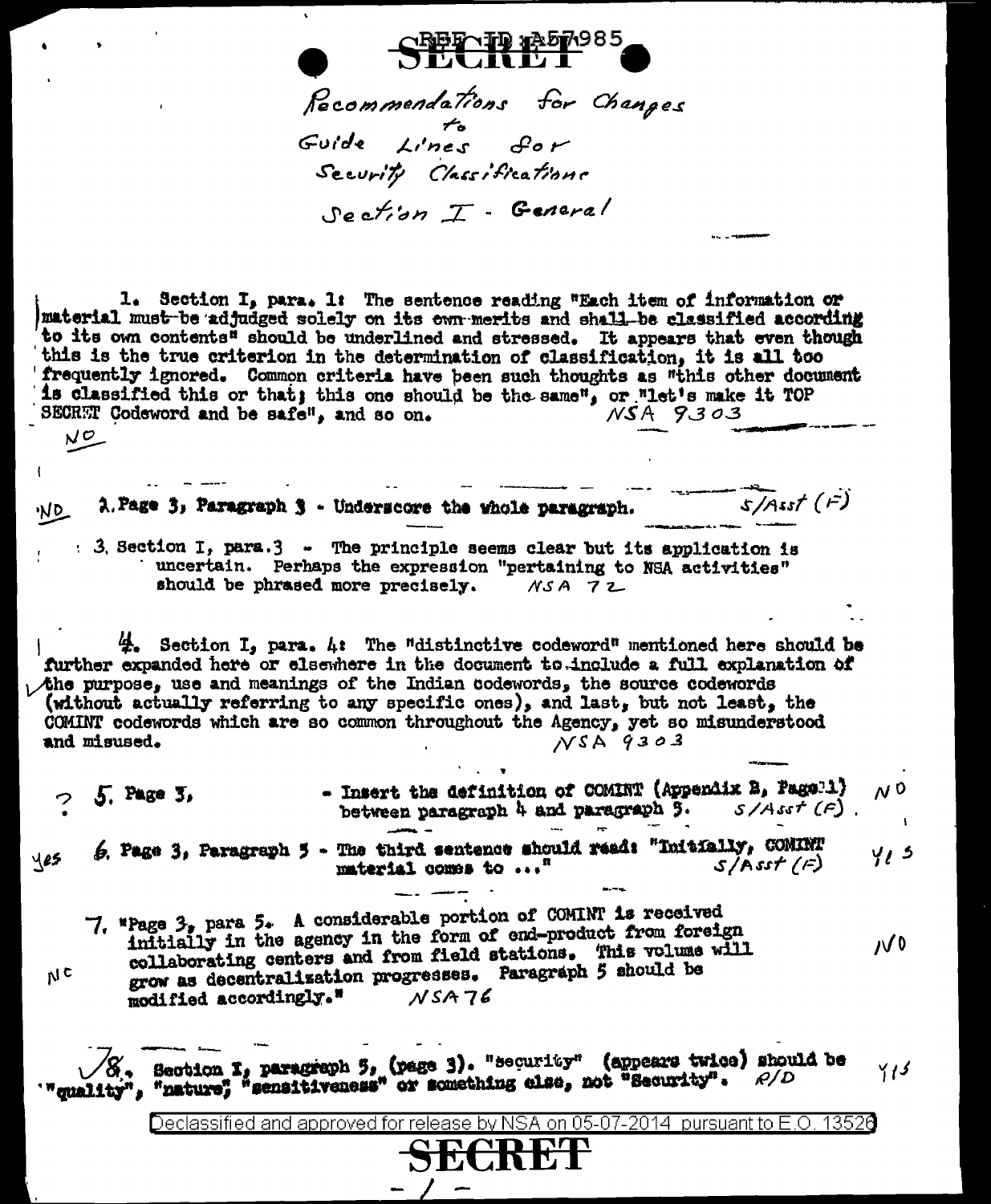|                                                                                                                                                                                                                                                                                                                                                        |                                               | 3.3(h)(2)<br>$-286-36/50$ USC 3605                                                                                                                                                                                                                                                                                                      |
|--------------------------------------------------------------------------------------------------------------------------------------------------------------------------------------------------------------------------------------------------------------------------------------------------------------------------------------------------------|-----------------------------------------------|-----------------------------------------------------------------------------------------------------------------------------------------------------------------------------------------------------------------------------------------------------------------------------------------------------------------------------------------|
|                                                                                                                                                                                                                                                                                                                                                        |                                               | $G$ uide<br>Lines for<br>Security Classification                                                                                                                                                                                                                                                                                        |
|                                                                                                                                                                                                                                                                                                                                                        |                                               | Section $I$ - General (Cont'd)                                                                                                                                                                                                                                                                                                          |
|                                                                                                                                                                                                                                                                                                                                                        | 9. Page 4, Paragraph 5a - Recommended:<br>yes | "Cryptintelligence is that COMINT which<br>results from cryptanalysis of the systems utilized by<br>$Y_i$ s<br>message originators to protect the traffic during its<br>transmission. This includes                                                                                                                                     |
|                                                                                                                                                                                                                                                                                                                                                        |                                               | $\sqrt{155t}$ (=)                                                                                                                                                                                                                                                                                                                       |
| 10.                                                                                                                                                                                                                                                                                                                                                    |                                               | Paragraph 50 - Recommended: "Traffic Intelligence is that COMINT,<br>which results from traffic analysis and ridinglain<br>texts. This includes COMINT produced by all means<br>short of the actual cryptanalysis of intercepted<br>415<br>communications."<br>$S/Assf$ (f)                                                             |
| $N^{\circ}$ //                                                                                                                                                                                                                                                                                                                                         | Paragraph 5s - Omit.                          |                                                                                                                                                                                                                                                                                                                                         |
| . 12 س                                                                                                                                                                                                                                                                                                                                                 | Paragraph 6                                   | - Recommended: "Information derived from these processes<br>イノン<br>(cryptanalysis and traffic analysis is) " $S/nsf(F)$                                                                                                                                                                                                                 |
| 13.                                                                                                                                                                                                                                                                                                                                                    |                                               | Paragraph 6a - The second sentence should read: " of certain high $\sqrt{\epsilon}$<br>level systems as specified by existing authorities. $S/Asf(z)$                                                                                                                                                                                   |
| $\sqrt{14}$ .                                                                                                                                                                                                                                                                                                                                          |                                               | Paragraph 6b - Recommended: "Category II COMINT is less sensitive<br>than the preceding category in that protection of its<br>ووبا<br>source is not always the over-riding consideration<br>and is one which can, by acceptance of a calculated<br>risk, be disseminated with a less rigid standard of<br>$S/A$ sst $(F)$<br>security." |
|                                                                                                                                                                                                                                                                                                                                                        |                                               | $\sqrt{157}$ Page 5, Paragraph 6b -"This category will include  security systems as<br>specified by existing authorities. It is " $\left(\frac{1}{2}\right)^{1/3}$                                                                                                                                                                      |
| فبمكاسس                                                                                                                                                                                                                                                                                                                                                |                                               | Paragraph 6c - Recommended: " low level COMINT as specified by<br>$s/4$ sst <sup>r</sup> $(F)$<br>existing authorities. Material  "                                                                                                                                                                                                     |
|                                                                                                                                                                                                                                                                                                                                                        |                                               | Paragraph 7a - Recommended: " mutually agreed upon by UK and US<br>425<br>to be in other categories. This list " $S/Assf$ (=                                                                                                                                                                                                            |
| $75$ . 3. Section I, para. 7a: It would be well to include the specific systems<br>$O_{k}$<br>ルっ<br>referred to in this paragraph under Sections IV and V or perhaps as an appendix to<br>the basic document with periodic revisions thereto.<br>NSA 9303                                                                                              |                                               |                                                                                                                                                                                                                                                                                                                                         |
| Para. 7.d. - First line should read "In reference to type of crypto<br>$y_{\ell}$ s<br>systems."<br>$NSA$ $72$                                                                                                                                                                                                                                         |                                               |                                                                                                                                                                                                                                                                                                                                         |
| $\angle$ 20. Page 6, Paragraph 8 - Recommended: "As a means of further assistance to<br>4,5<br>personnel within NSA the following classification<br>guide lines have been established. Remember they<br>are only general in nature and that the classification<br>of any given that must be established SOLELY ON ITS<br>OWN MEASURA<br>$S/Asst$ $(F)$ |                                               |                                                                                                                                                                                                                                                                                                                                         |

ø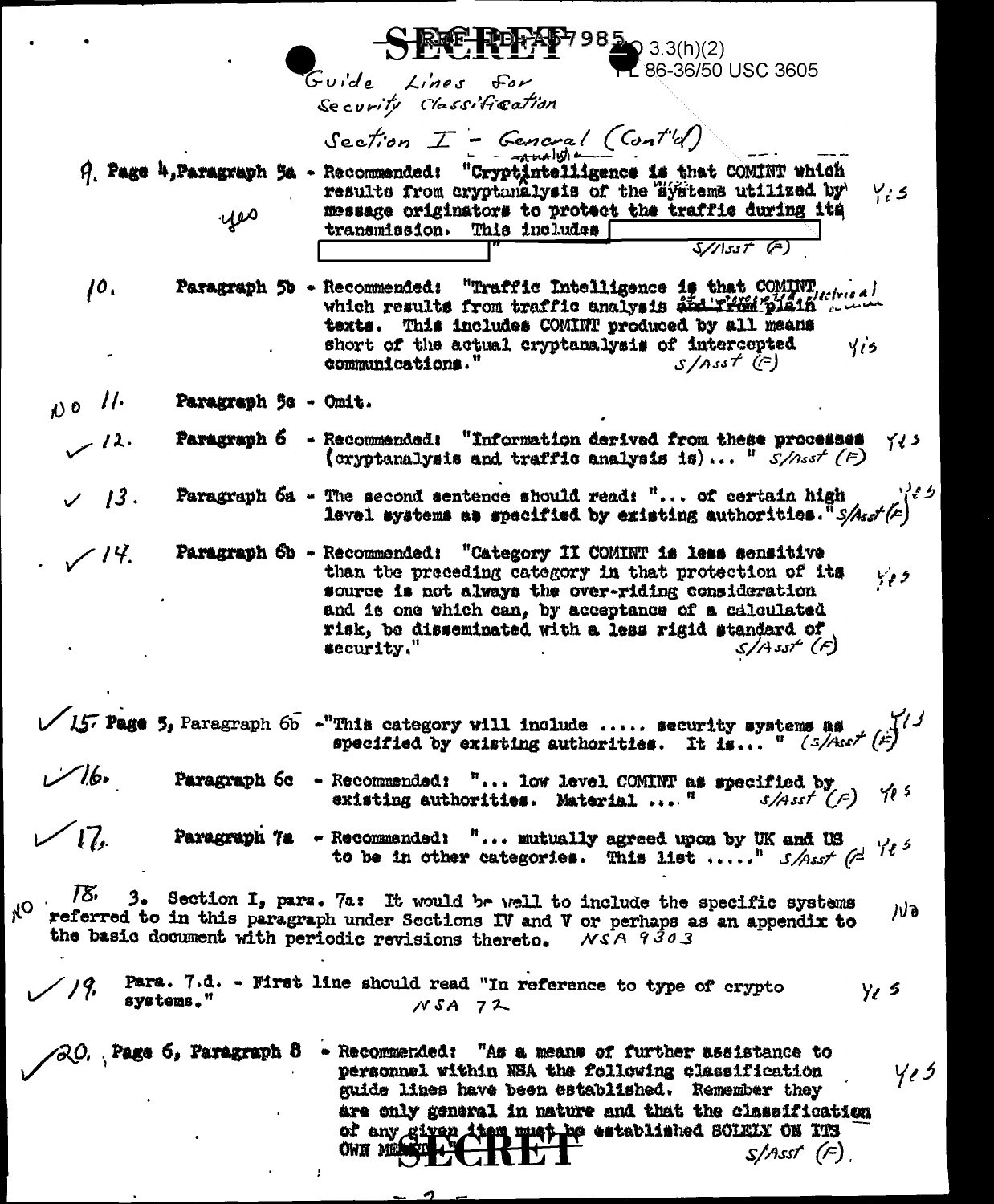**DE PORAF**Z98  $03.3(h)(2)$ PL 86-36/50 USC 3605 Guide Lines for Security Classification Section II - Top Secret Codeword  $\mathcal{N}$ c. Section II, paragraph 2, (page 7). Sentence would be clarified by No .21. inserting the word "intelligence" before the period. Section II, para. 2 - Last sentence undoubtedly means and it should say so. NSA 72 22, 2.3. Re Section II TOP SECRAT CODENORD. Item 2 of inclosure to reference, the following revision is suggested: ND "2. Intelligence derived from the study of and is of such high intelligence value or sensitivity as to require assignment to this Category." (NSA 75)  $24$   $\bullet$  Section II - TOP SECRET CODEWORD - Paragraph 4 - TOP SECRET CODEWORD We material includes much more than just cryptanalysis  $\mathbf{v}$ <sup> $\mathbf{v}$ </sup> This should include all cryptosystems used by the foreign governments, such as those used by the various services, Army, Navy, Air Force; the quasi-military organizations, border guards, security police; internal governmental and commercial; clandestine or illicit organizations.  $NSA$   $70$  $25.4$  and Section II, paragraph 5, (page 7). Security studies of US & UK  $\overline{v}$  D No Systems, whether in being or proposed.  $R/D$ 26. Add Section II, paragraph 6, (page 7). Certain special purpose ס נג  $R/O$ Jo cryptanalytic machines.  $27.$ Section II ahould also include:  $\mathbb{R}^n$ "Grypt-Intelligence except where specifically assigned to Tther Categories. 6 2 "Traffic Intelligence involving such combination, of the still  $41<sup>5</sup>$ Category II sources as produces information whose value is so great that security of content becomes the overriding consideration. "Material involving sensitive collection procedures  $\overline{7}$ or the revelation of success against unusual, sensitive NP  $\lambda$ <sup>o</sup> or complex transmission procedures and devices."  $\mathcal{A}ssf(r)$ 

- 3 SECRET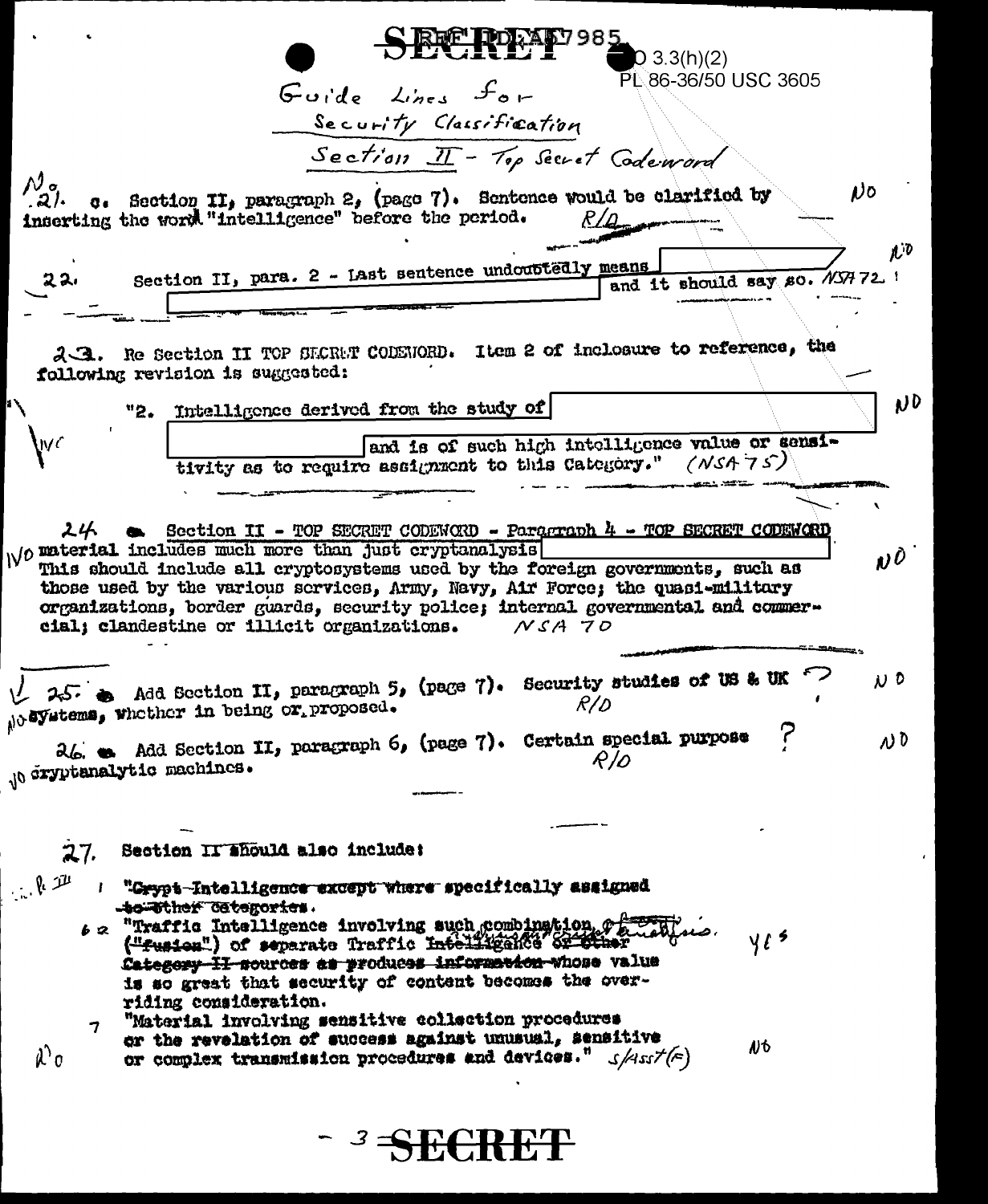SEERPES7985 Guide Lines for<br>Security Classifiation

Section  $\overline{III}$  - Top secrit

2.5. Section III, para. 2: After "U.K." add "and Canadian". (See D/F on "Discussion of Security Classification Matters Within PROD-No. 3", dated 23 June 1954).  $NSA$  9303

 $2\%$ . Section III, paras. 4 and 5: Recommend that both these items be downgraded to SECRET. It does not appear necessary that the codewords themselves need . ) to be classified any higher than SECRET, and in some cases only CONFIDENTIAL, even though they may be covering information of much higher sensitivity. This would be<br>an application of the same principle as was used in specifying that the cryptanalytic short titles themselves should be classified only SECRET. NSA 9303

 $s/Asst(F)$   $\gamma e^s$  $\leq$  30. Paragraph 6 - Ouit SECTION IV - SECRET CODEWORD  $s/$ Asst  $(F)$  $, 31.$ Section IV should also include: "Grypt Intelligence specifically assigned to Category II." Yes  $Setron \times - secret$  $f \sim -32$ . Section V, paragraph 5, (page 8). Certain of this equipment is the section of unclassified. 3.3. Section V, para. 7: After "U.S." sentence should read "and UK (GCHQ);  $\gamma$ Canada (CBNRC), and Australia (D3B) in the COMINT field". NSA 9303 34. Section V, paragraph 10, (page 9). Query as to what is an "entire ט ע system"? NOMAD is properly unclessified.  $R/D$ h. What shout descriptions of cryptosystems? R / D  $\boldsymbol{\mu}$  $35.$  Section V, para. 11 - This probably means "UKUSA, short titles of crypt.  $\mu$ systems"? The intent is not clear.  $NSA72$ <del>simer me</del>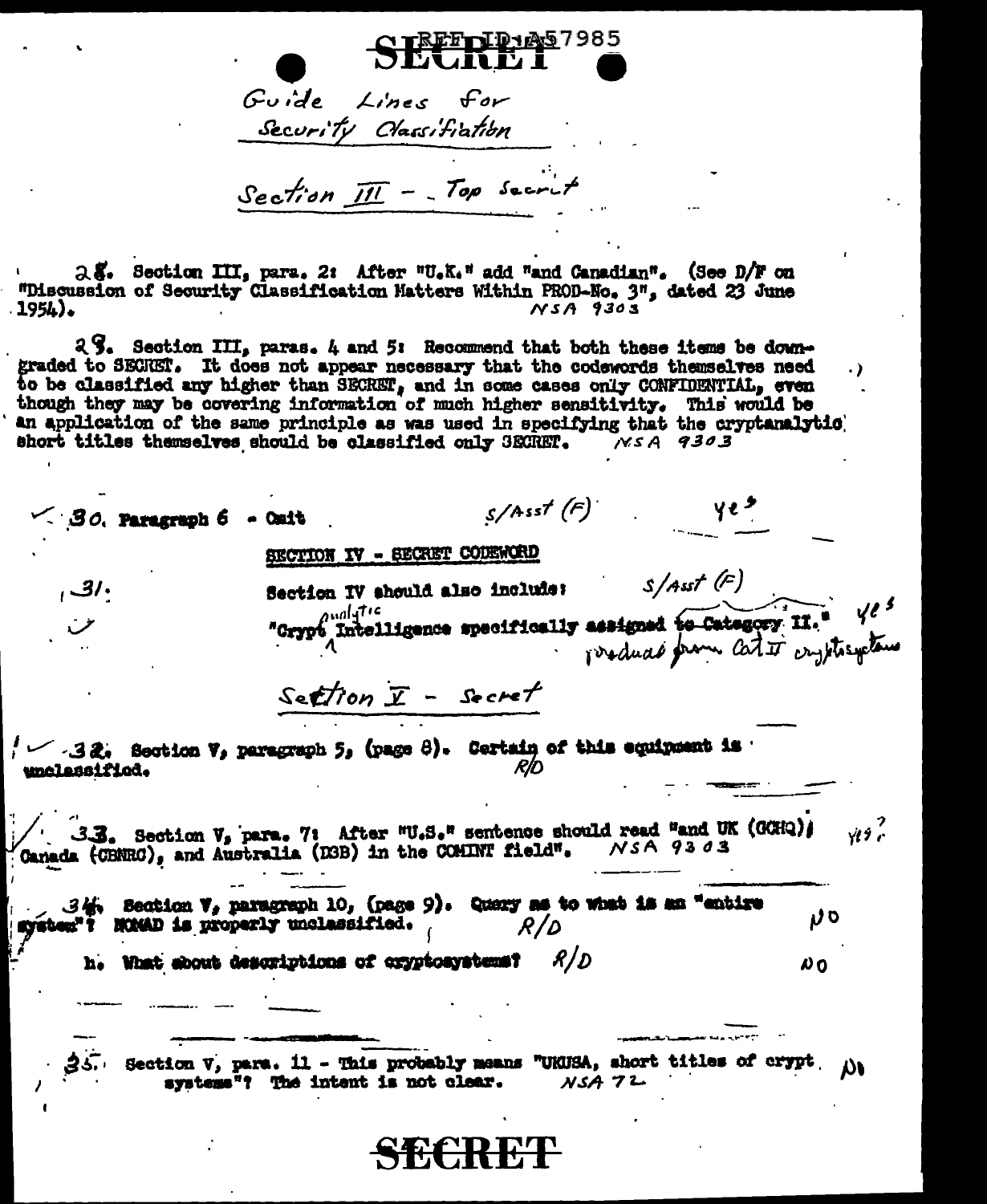**REFRED: 257985** Guide Lines for Security Classification Section  $\overline{VI}$  - Confidential  $36.$ <sup>No</sup> Section VI, para. 9 and 10 - Intent is not clear.  $NSA72$  $\cdot$  NO  $\sqrt{2\pi}$ Para. 11 - Does this mean systems that were already dead by Sept. υO 1939? Does "specific" mean there is a list somewhere or does it refer to any system?  $NSA72$ 37، Para. 12 - (Same question about the dates.)  $NSA 72 - \omega d \omega_1^2 \omega_2 d$ . "dd. Section VI. para. 13 - Not clear. Does this mean that a case number  $\boldsymbol{U}$ by itself is Confidential?  $\bf{1}$ ) $\bf{0}$  $NSA72$ Section VII - Unclassified 39. Section VII, para. 1 - Entire paragraph is vague and inprecise.  $NSA$  72.  $N0$  $40$ . Page 11, Paragraph 1 - Resonmended: "... service cryptologic agencies as wp a whole; and assuciation of NSA with the Service cryptologic agencies as a whole."  $S/AB/(F)$ Para. 2, also para. 13 - Surely anything "in the public domain" H 1.  $NSA72$ is unclassified. Could example be added? v o l b  $4$   $\alpha$ . Section VII, para, 8: This paragraph will have to be altered if comment  $\gamma_{2,5}$ shove is accepted.  $NIA$  9303 Para. 9 - Is this really true and if so shouldn't It be reconsidered?  $43.$ Isn't it dangerous and insiting trouble to leave security clearance data unsafeguarded?  $NSAZ2$ Le partiappe de mention ve indoe  $\hat{\gamma}^{\mathcal{L}}$ -SCRCDI